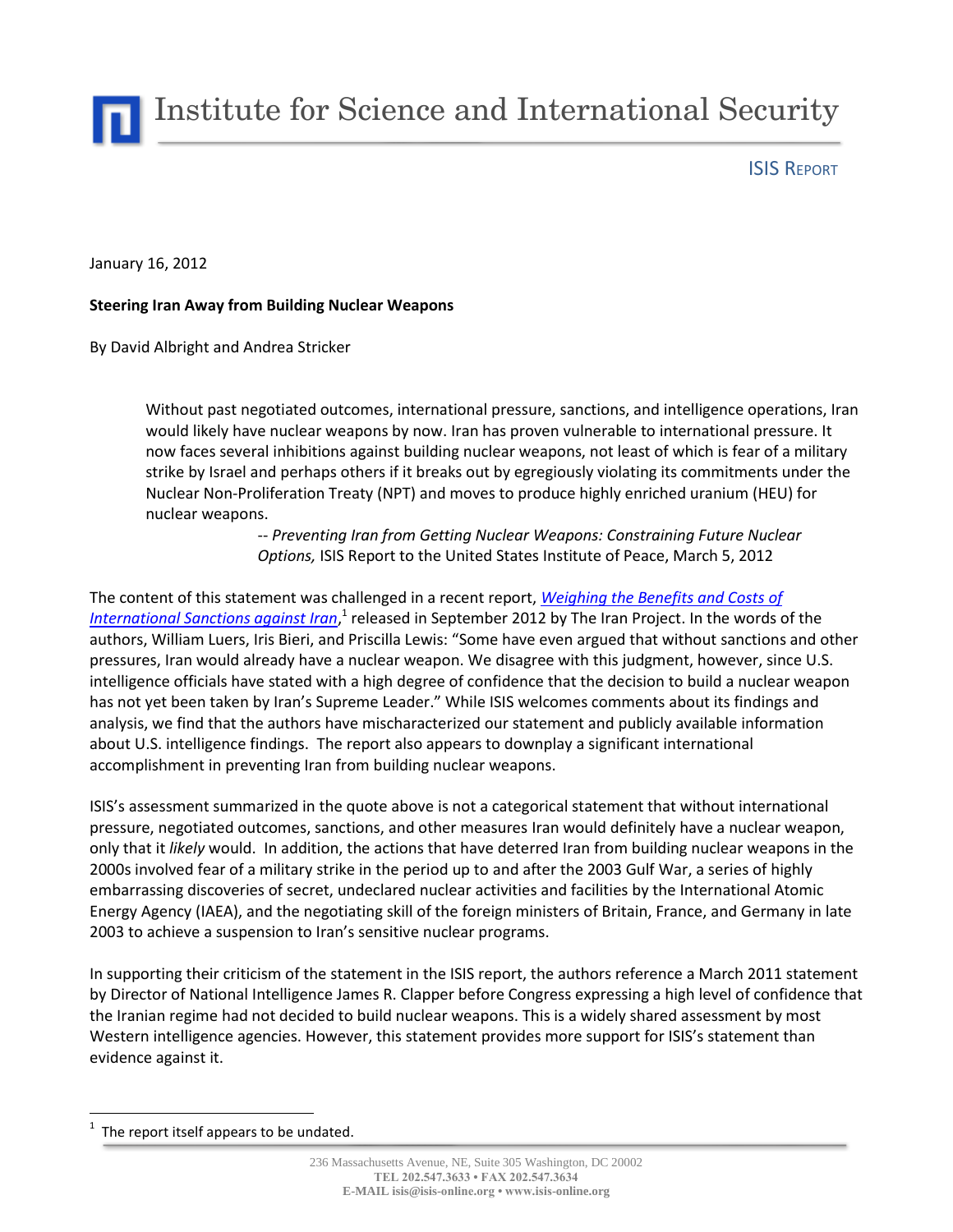One important source of U.S. intelligence assessments is the 2007 U.S. National Intelligence Estimate (NIE). The unclassified NIE states:

We judge with high confidence that in fall 2003, Tehran halted its nuclear weapons program<sup>2</sup>; we also assess with moderate-to-high confidence that Tehran at a minimum is keeping open the option to develop nuclear weapons. We judge with high confidence that the halt, and Tehran's announcement of its decision to suspend its declared uranium enrichment program and sign an Additional Protocol to its Nuclear Non-Proliferation Treaty Safeguards Agreement, was directed primarily *in response to increasing international scrutiny and pressure resulting from exposure of Iran's previously undeclared nuclear work*. (emphasis added)

The NIE states that "international scrutiny and pressure" were instrumental in Iran's decision to halt its nuclear weapons program, which the NIE judges with high confidence existed in the fall of 2003. Although most Western intelligence agencies agree that the Iranian regime has not decided to build nuclear weapons since then, most would recognize that continued pressure, including that resulting from sanctions and the threat of military strikes, plays an important role in constraining the regime from making that decision today. That assessment is consistent with the Obama administration's stated policy to prevent Iran from acquiring nuclear weapons.

Without such actions in 2003 and additional actions prior to and after 2003, there are many reasons to believe that Iran would have built nuclear weapons by now. Other countries faced with little effective international pressure, such as South Africa in the late 1970s, Pakistan in the early to mid-1980s, and North Korea in the early 2000s, did build nuclear weapons. In 2003, there were strong proponents within Iran for building nuclear weapons. Moreover, in 2003, Iran's "structured" nuclear weapons program was making progress on building a warhead deliverable by the Shahab 3 ballistic missile, according to the November 2011 IAEA Iran safeguards report.<sup>3</sup> Based on information from European intelligence officials, critical evidence that a determined nuclear weapons program had indeed been halted was intelligence showing the program leader protested the decision to cut back or halt the program. Moreover, in 2002, Iran was building and operating several secret gas centrifuge facilities; even today the full extent of its past and, for that matter, current centrifuge program is not known. Although Iran maintained that it intended at some point to declare all of its secret enrichment facilities, it also may have in fact intended to keep key facilities secret. The Western discovery several years later of the secret construction of the deeply buried Fordow gas centrifuge site further supports that view. Iran was on a trajectory to produce enriched uranium in secret and complete a nuclear warhead. Assessing that Iran would likely have decided to build nuclear weapons absent international discovery and actions in 2003 and afterwards is both logical and defensible.

One could argue that in the absence of all these actions, Iran would not have built nuclear weapons, but this point seems particularly difficult to justify. One could at best argue is that it is not known what Iran may have done if the pressure had not existed. That would be a fair point. In reconsidering our assessment, we could agree with the finding that we cannot know with certainty what Iran would have done with regard to building nuclear weapons. However, ISIS still assesses that absent the long list of actions taken to deter Iran, it would have likely acquired nuclear weapons by today.

Why does this debate matter? It is important to point out that a collection of actions in the early 2000s, sometimes taken with little international coordination, managed to keep Iran from building nuclear weapons. These actions led to sharp cutbacks in Iran's declared and undeclared nuclear programs and worked

 $\overline{a}$ 

<sup>&</sup>lt;sup>2</sup> Footnote 1 in the NIE: For the purposes of this Estimate, by "nuclear weapons program" we mean Iran's nuclear weapon design and weaponization work and covert uranium conversion-related and uranium enrichment-related work; we do not mean Iran's declared civil work related to uranium conversion and enrichment.

<sup>&</sup>lt;sup>3</sup> IAEA Director General, *Implementation of the NPT Safeguards Agreement and relevant provisions of the National Security Council resolutions in the Islamic Republic of Iran,* GOV/2011/65, November 8, 2011.